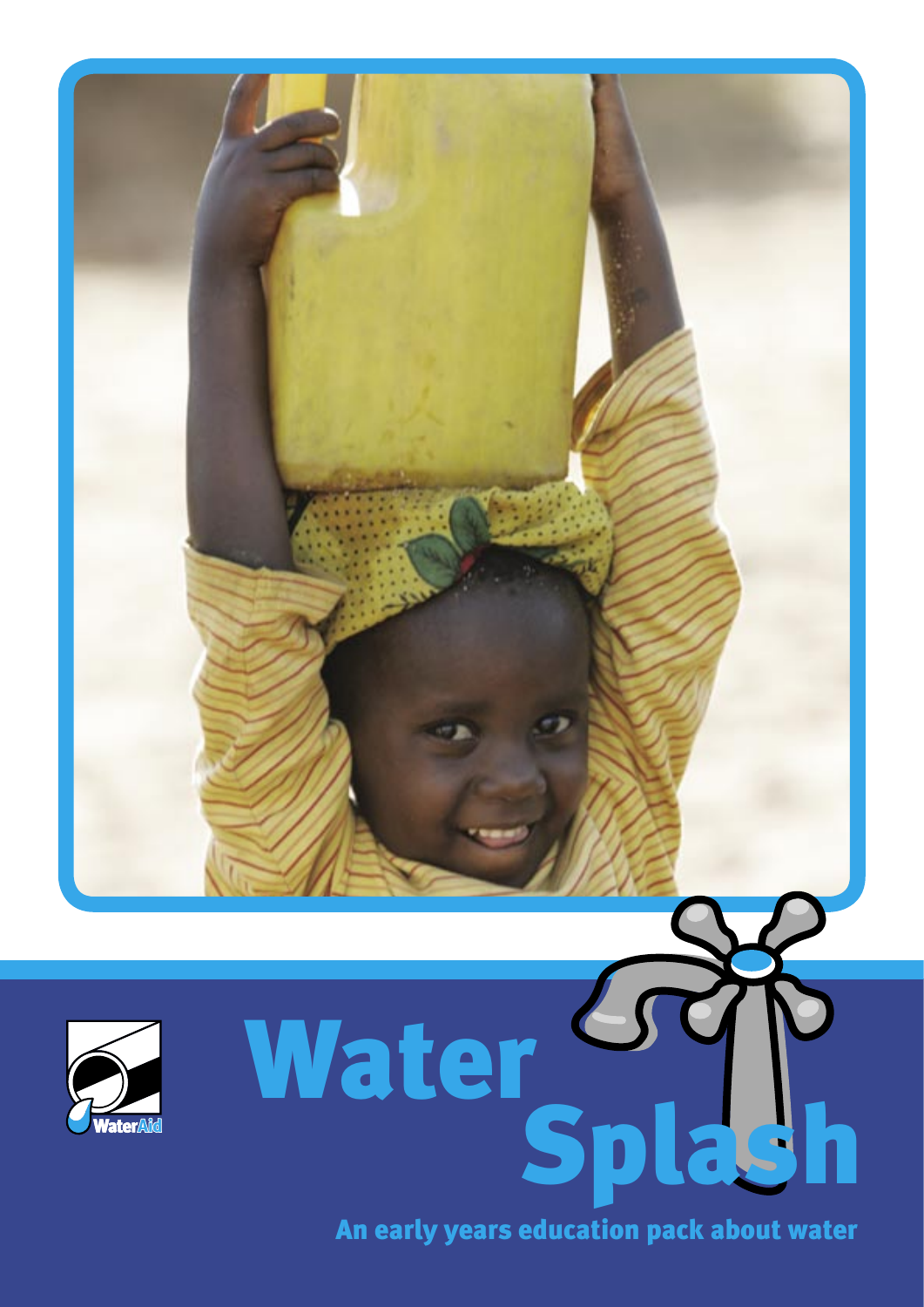

#### *"Education for sustainability and development education in the Foundation Stage?"*

#### *"No, the concepts are too difficult and complex"*

Such comments on the question of introducing development education and sustainability concepts in the Foundation Stage are common. Some practitioners, however, think otherwise, and find that by starting, with something familiar, and broadening out from there, children as young as three can relate to difficult concepts. With this approach, young children are able to consider their own experiences, develop a sense of responsibility within those experiences, and make connections between them and the different experiences of others.

Every child in the UK experiences water and its essential uses. Water holds a fascination for young children and most will be able to recall a host of experiences connected with it. It is, therefore, an excellent starting point from which to move children on from their own experiences to explore the experiences of others. Concepts of responsibility in relation to sustainability, conservation and personal safety, are also accessible for young children within an exploration of water.

This pack aims to support Foundation Stage practitioners in making such concepts and experiences accessible to the children in their care. It is designed to enable the children to explore the essential role that water plays in their lives, the availability of water to children in parts of the developing world, and the responses they can make in relation to responsible water use.

The materials could be used in circle time or story time or they could be linked to variety of activities and experiences. As well as water these could include health, living things, growing and many more. Each poster can be used as a stand-alone resource, or the whole pack can be used as a linked series.

Using this pack will support the delivery of the Stepping stones and work towards the curriculum guidance for the Foundation Stage – see table on page 3 for more details.

Oracy prompts appear on the back of each poster for immediate use with a group, and each poster is linked to a section of this accompanying booklet, which also includes:

- Background and reference information for practitioners
- Activity suggestions that can be done in one session, or developed over several
- Story ideas
- Suggested additional published resources linked to the topic

## This pack has been produced by WaterAid working with the Education Forum of the Water Companies of the UK and with support from the National Day Nurseries Association.

Further information about water issues in the developing world can be obtained from WaterAid. Details of water supply and use in the UK can be obtained from Water UK and your local water company.

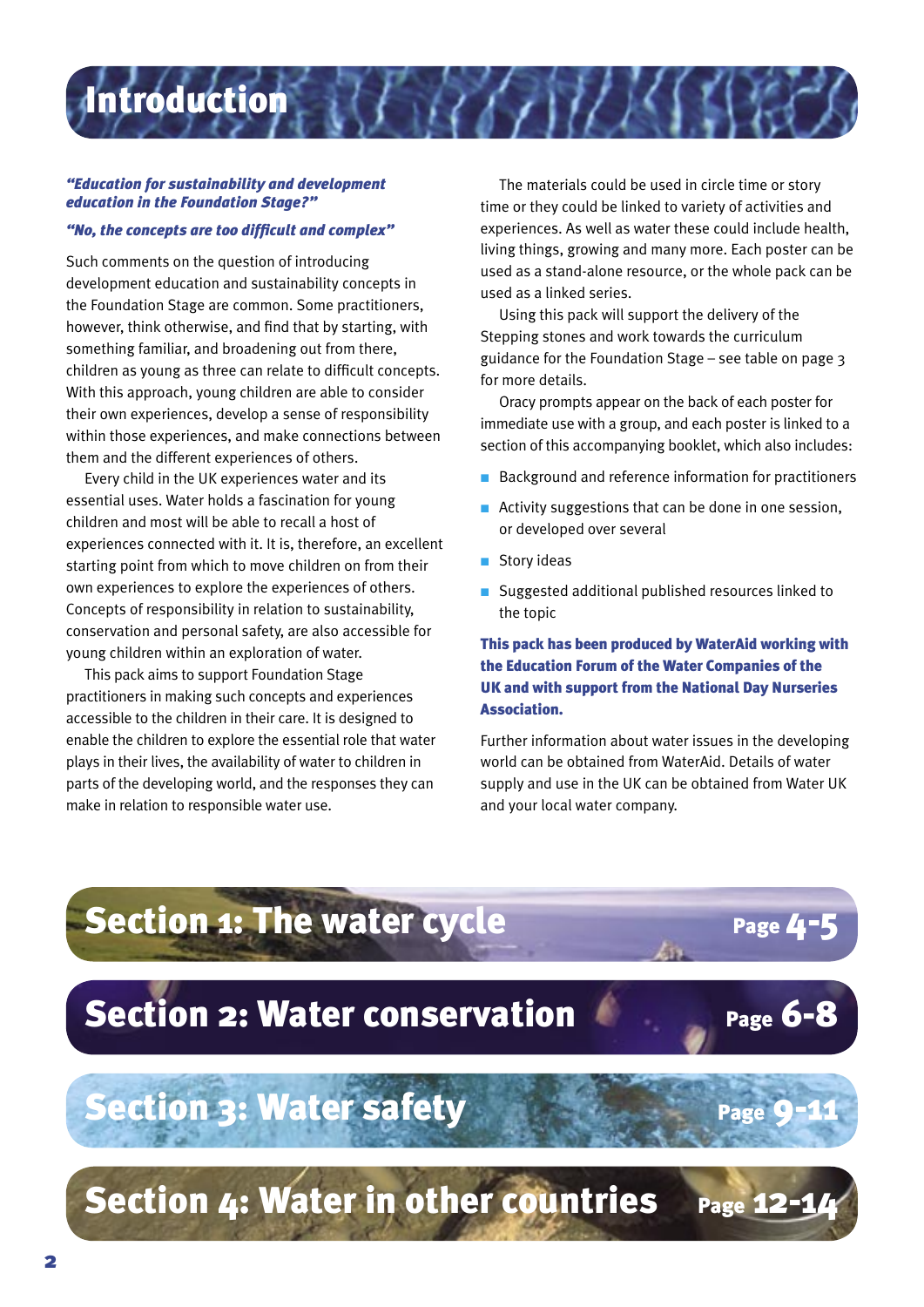

| <b>Area of learning</b>                          | <b>Stepping stones</b>                                                                                                                                                                                                 | <b>Links in this resource</b>                                                                                                                                                                                              |
|--------------------------------------------------|------------------------------------------------------------------------------------------------------------------------------------------------------------------------------------------------------------------------|----------------------------------------------------------------------------------------------------------------------------------------------------------------------------------------------------------------------------|
| Personal, social<br>and emotional<br>development | For self-confidence and self-esteem: "Have<br>a developing awareness of their own<br>needs" and "be sensitive to the needs<br>of others"                                                                               | Section 2: Water conservation. Where children<br>can identity the importance of water in their lives<br>Section 4: Water in other countries. Where<br>children can learn about the lives of others in<br>relation to water |
|                                                  | For behaviour and self control: "Understand<br>what is right, what is wrong, and why"<br>"Consider the consequences of their<br>actions for themselves and others"                                                     | Section 3: Water safety. Understanding the<br>importance of appropriate behaviour in and<br>near water<br>Section 2: Water conservation: Learning about<br>actions that waste or save water                                |
| Communication,<br>language and literacy          | For language for communication: "make<br>up their own stories"                                                                                                                                                         | The story work activities in each section                                                                                                                                                                                  |
|                                                  | For language for thinking: "Use language to<br>recreate roles and experiences"<br>"Use talk to organise, sequence and clarify<br>thinking, ideas"                                                                      | Section 3: Water safety. Creating scenarios<br>Section 4: Water in other countries.<br>Role plays                                                                                                                          |
|                                                  | For writing: "Attempt writing for different<br>purposessuch as lists, stories and<br>instructions"                                                                                                                     | Story work in all sections<br>Section 2: Water conservation. Making booklets<br>and posters about saving water<br>Section 3: Water safety. Writing safety code                                                             |
| Mathematical<br>development                      | For calculating: "Use language such as<br>'more' and 'less' to compare two numbers"<br>For shape, space and measures. "Use<br>language such as 'greater' to compare<br>quantities"                                     | Section 2: Water conservation. Comparing<br>amounts of water used for various tasks                                                                                                                                        |
| Knowledge and<br>understanding of<br>the world   | For exploration and investigation:<br>"Investigate objects and materials"<br>"Find out about, and identify, some features<br>of events they observe"<br>"Ask questions about why things happen<br>and how things work" | Section 1: The water cycle. Activities exploring<br>the water cycle<br>Section 3: Water safety. Exploring water filters                                                                                                    |
| Physical development                             | For health and bodily awareness: "Recognise<br>the importance of keeping healthy and those<br>things which contribute to this"                                                                                         | Section 2: Water conservation. Understanding<br>the importance of water                                                                                                                                                    |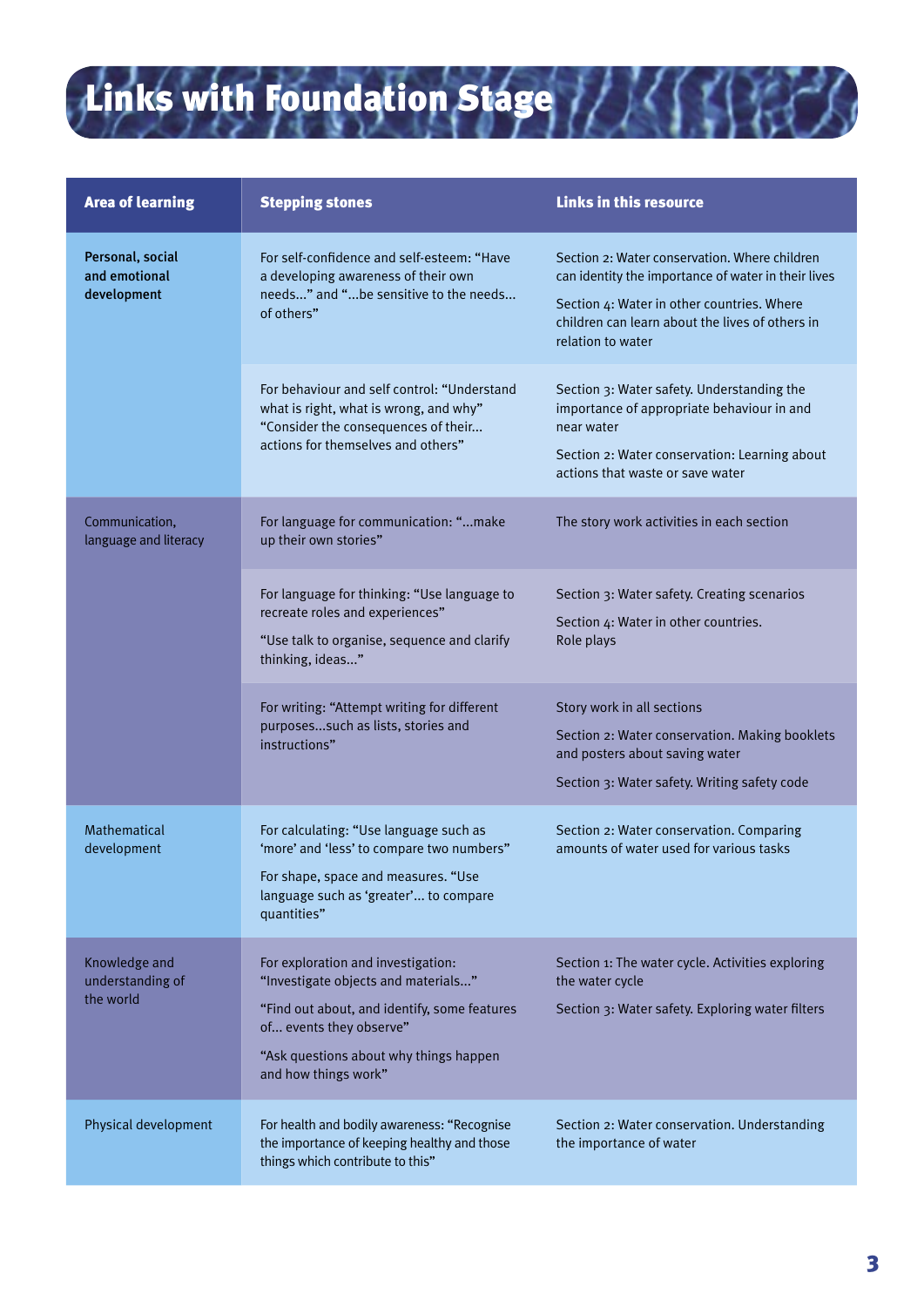# **Section 1: The water cycle**

# Practitioners' information

## (For use with poster 1)

Recycling is not a new concept – nature has been recycling water since time began. The water cycle is a closed system, which means that we use the same water over and over again. Have you ever thought that the water you drink today may have been inside a dinosaur long ago?

We may not often think about the water we use and where it comes from, but if we are to introduce young children to the concepts involved in the water cycle, we need to remind ourselves.

Young children can be introduced to the various ways that water travels in its cycle. They love to hear and use the "proper words", and if we are familiar with these ourselves, we can use them with children, making them accessible by explaining and exploring them with appropriate language and activities.

**Evaporation** is the change from liquid to vapour that occurs as water on the earth's surface is heated by the sun.

The vapour rises into the earth's atmosphere. As it cools condensation takes place, and clouds are formed, holding the water.

As these become too heavy to stay in the air, **precipitation** occurs in the form of rain, snow or hail.

Run off is the next stage in the cycle, as rain water and melted snow run into streams and rivers, which carry the water back to the sea.

Water covers two thirds of the planet, but only 2.5% of that amount is fresh water. Most of that is locked into ice caps and glaciers, leaving only 0.08% of the earth's water available for human use. Humans therefore intervene in the natural water cycle to use water for our own requirements.

In the UK, water companies are responsible for the

treatment and distribution of water for public consumption, and for dealing with wastewater.

## Links with the Foundation Stage:

Knowledge and understanding of the world – Stepping stones for exploration and investigation:

*"Investigate objects and materials..."*

*"Find out about, and identify some features of...events they observe"*

*"Ask questions about why things happen and how things work"*

# Activities

## What happens next?

- Divide the children into six small groups. Ask each group to paint one of the following pictures: sun, sea, river, rain, reservoir and a pipe leading to a tap
- Look at poster 1 with the children, and discuss the journey of the water
- Show the children their paintings and ask if they can sort them into the order of the water cycle (as in the poster)
- Ask the children to stand at the front of the group holding their paintings in a random order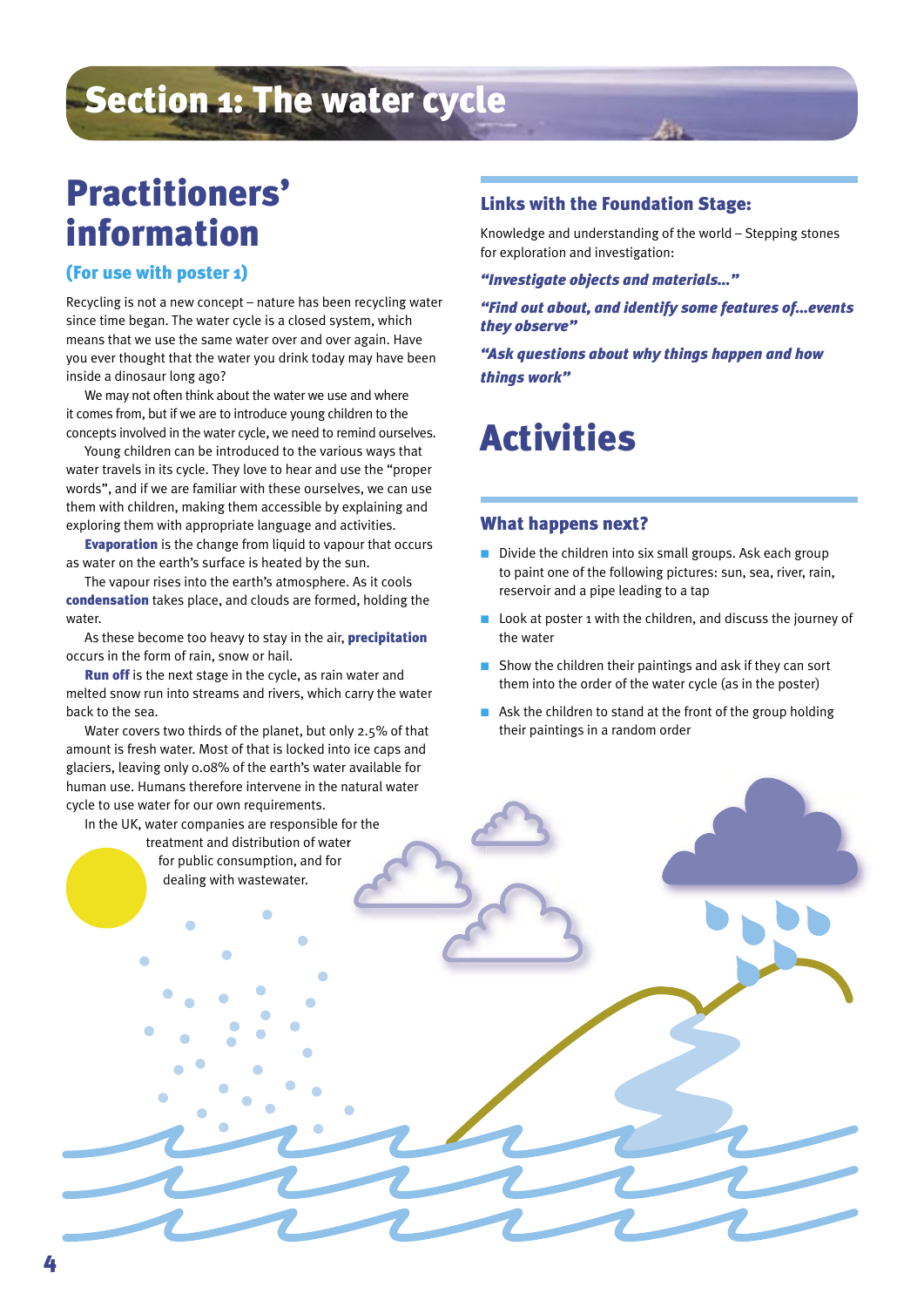# Section 1: The water cycle

- $\blacksquare$  The rest of the group can then suggest the correct sequence
- The children with the paintings change places as suggested until the correct sequence is achieved
- Ask children to tell the water story while referring to the pictures
- Prompt with questions like what happens first? What makes the water in the sea or river go up into the air? (Introduce evaporation). What happens next? How does the water come down again? (Introduce condensation) How does the water get from the reservoir into your tap?

# Exploring evaporation by looking at shrinking puddles and asking where has the water gone?

- Go outside to look at either a natural or "prepared" puddle
- Draw around the edge in chalk
- Go back again later the same day. Has it changed? How? Draw around it again? Is it smaller?
- Ask where has the water gone? Give a simple explanation of water vapour and evaporation, telling the children that the sun makes the water get warmer, dries it up, and makes it go up into the air

#### *OR*

 $\blacksquare$  Leave a shallow saucer of water on a sunny windowsill or near a radiator, and re-examine the next day. Discuss as above

#### *AND/OR*

- **Measure some water in a clear container (a Pyrex** saucepan would be ideal) and mark the level. Ask what happens if the water gets hot?
- **Explain that you will make the** water hot and then put the water into either a saucepan or a kettle and heat it up (appropriate safety measures will need to be taken)
- After the water has been boiling for a while, remove it from source of heat and pour the water back into the transparent container
- Compare the water level with the mark made prior to heating. Is it the same?
- Where has the water gone?
- $\blacksquare$  Hold a piece of dark paper behind the container, to allow the children to see the steam rising
- **Explain that heat turns the water into vapour/steam via** evaporation

 $\blacksquare$  If you have already done the shrinking puddle activity then relate the two activities together and explain that the sun makes the water get warmer – it dries it up – the water goes into the air, just like the water did in the kettle or saucepan

#### Exploring condensation:

- Show the children the hot water and the steam as above (paying appropriate attention to safety issues)
- Hold a mirror over the water and show it to the children
- What has happened to the mirror?
- What is on the mirror?
- What will it feel like?
- **Allow the children to touch the mirror and discover that it** feels wet
- $\blacksquare$  How did the water get from the cup to the mirror?
- Remind the children of the steam and introduce evaporation Explain that the mirror is colder than the steam and so makes the steam cool down and turn back in to water via condensation
- $\blacksquare$  Relate these experiences to the water cycle photographs

# Useful books for exploring the water cycle

#### *Information:*

My Science Book of Water – Dorling Kindersley Rain – MacDonald

*Stories:* 

- The Magic Bus at the Waterworks by Joanna Cole
- The Water's Journey by Eleonore Schmid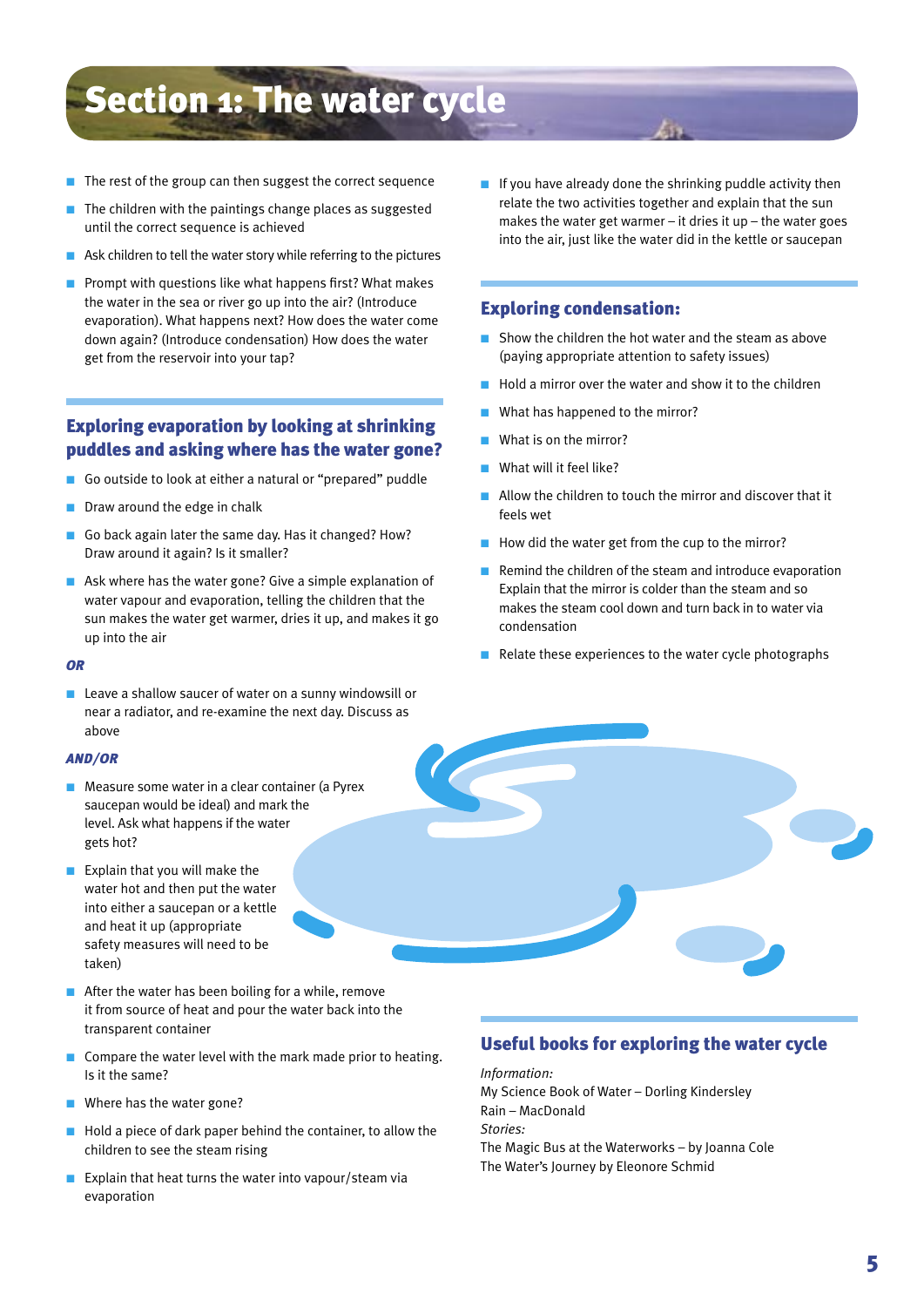# Section 2: Water conservation

# Practitioners' information

## (For use with posters 2 and 3)

Water must be used wisely if there is to be enough to meet the needs of future generations. An awareness about the amount of water used in everyday tasks is the first step in developing a responsible approach to water use. Alternative ways of carrying out day to day tasks using less water can then be explored.

The following statistics and comparisons may help in this exploration, and can equip you for discussing these issues with children:

- Average water use in the UK is 135-150 litres per person per day. A lot of this goes down the toilet or is used for washing, but this amount also includes drinking, cooking, car washing and watering the garden
- Filling the bath takes about 80 litres of water more than twice the amount needed for a five-minute shower. This comparison may be more meaningful, especially for children, if it is presented as buckets – 10 for a bath, 3.5 for a shower – or large (two litre) drinks bottles – 40 for the bath, 15 for the shower. (NB a power shower uses more water in five minutes than it takes to fill the bath)
- Interesting fact: if you showered rather than bathed every day for a week, you would save enough water to make 1680 cups of tea!
- Filling the kettle can use 2.5 litres of water, so we should always try to use the minimum amount of water required
- $\blacksquare$  The washing machine uses at least 65 litres of water per cycle. A half load programme uses more than half the water of a full load, so where possible it is better to wait to run a full load
- $\blacksquare$  Flushing the toilet can use up to ten litres of water if it is an old cistern. Putting a "hippo" in the cistern can save an average of 2.5 litres on every flush
- About five large bottles of water can go down the sink if you leave the tap running while you clean your teeth for two minutes
- $\blacksquare$  Leaving a tap running wastes up to five litres of water per minute. Keep a jug of water in the fridge, rather than running the tap to get colder water
- A tap dripping once per second can waste four litres of water a day
- $\blacksquare$  If you water your garden with a hosepipe or sprinkler, you can use 540 litres an hour. If you use a watering can filled with rainwater saved in a water butt, then no tap water is used at all

Washing your car using a hosepipe can use as much as 300 litres (150 drinks bottles). If you use a bucket and sponge you will only use about 54 litres

More information and advice on responsible water use is available from:

- $\blacksquare$  The Environment Agency. Visit their Waterwise website at www.environment-agency.gov.uk/savewater or phone the general enquiry line on 0845 933 3111
- Your local water company. To find out who your water company is visit www.water.org

## Links with Foundation Stage:

Personal, social and emotional development – Stepping stones for behaviour and self-control:

#### *"Consider the consequences of... actions for themselves and others"*

Mathematical development – Stepping stones for calculating:

*"Use language such as 'more' or 'less' to compare two numbers"*

#### *"Use language such as 'greater'... to compare quantities"*

Physical development – Stepping stones for health and bodily awareness:

*"Recognise the importance of keeping healthy and those things which contribute to this"*

6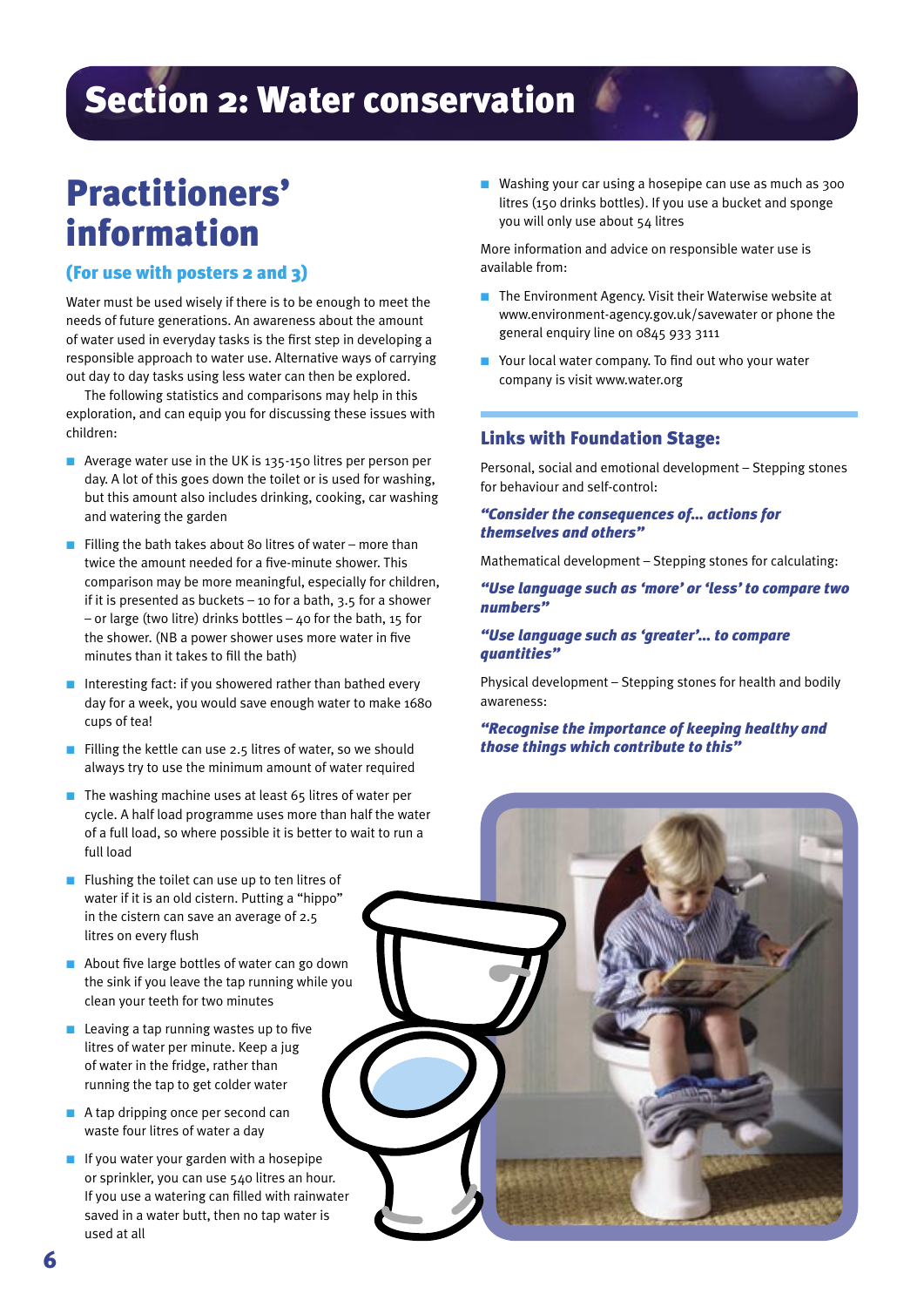# Section 2: Water conservation

# Activities

## What is precious?

NB: *This activity may need introducing at one session, to be done at the next – a reminder letter to go home may help. In a whole class setting, it may take too long for every child to have a turn; you may therefore prefer to use it with small groups where this is possible.*

- $\blacksquare$  Ask children what we mean by precious
- Invite suggestions of things that are precious
- Ask the children to think of something that is precious to them
- Ask the children to bring the actual thing if possible, or a drawing or other representation OR the children can draw their precious things as part of the session
- $\blacksquare$  Children put their precious things into a large box, to which you have added a small non-transparent container of water
- $\blacksquare$  Take out the objects one at a time, and invite the owner to tell everybody about their precious thing. Ask the children what it is and why it is precious to them
- $\blacksquare$  Last of all take out the container of water, and tell the children that this is something that could be even more precious than all the other things we have looked at. It is very precious for everyone. It is so important that we cannot live without it
- Invite suggestions about what might be inside the container, before revealing the water
- Ask why water is so precious what do we need it for?
- Relate to images on poster 2

#### What's missing?

NB: *Preparation – collect together the following items: washing up bowl, washing-up liquid, dishcloth, dirty plate, cup, and cutlery; flannel and soap; toothbrush and toothpaste; drinking glass and bottle of squash.*

- Explain that you've got a few jobs to do that you didn't have time for at home
- Set out various scenarios like washing up, making a drink, having a wash etc
- Discuss whether or not these jobs can be done now? Is something else needed to make it possible? Yes! Water
- Does it matter if these things are not done? Why? (All are necessary for keeping healthy)
- Relate to images on poster 2
- Ask if there are other things we need water for that are not shown on the poster
- **Emphasise the important place water has in our everyday lives**



## Happy/sad face

NB: *Preparation – a simple stick puppet or a large circle of paper with a happy face on one side and a sad face on the other. For a small group activity, happy and sad face stickers or post-it notes for each child in the group will also be needed.*

- Introduce the happy puppet or face with a name. Eg "I want you to meet my friend Sammy"
- **Explain that although Sammy looks happy now, sometimes** s/he gets very sad. Show the sad face and invite suggestions about things that might make Sammy sad
- Accept suggestions, adding that what makes Sammy particularly sad is wasting things
- $\blacksquare$  Ask what we mean by waste and discuss examples like not eating all the food we help ourselves to, taking more materials than we need like paint and paper
- $\blacksquare$  Tell the children that Sammy gets very sad when water is wasted. Can we think of any ways we might waste water?
- **Discuss how we can save water instead of wasting it. Eg.** make sure we always turn the tap off properly when we've finished washing our hands or cleaning our teeth
- **Display poster 3. For a small group, children can put their happy** or sad face stickers on the pictures to show which things make Sammy happy and which make Sammy sad. For a whole class, use the puppet. The children can either decide which face is appropriate for each picture, or alternatively choose children to hold up the puppet and display the appropriate face
- Discuss the children's choices, giving some simple ideas from the information on page 5



#### How much? How many?

NB: *Collect as many two litre plastic drinks bottles as you can. You will need at least five. Or alternatively you can turn this in to a game that the children take home and play with their parents when they are in an environment with a sink, shower, bath, washing machine etc.*

- Display poster 2
- $\blacksquare$  Show a drinks bottle and ask the children how much water they think some of the tasks take, measured in bottles. Eg how many bottles of water would it take to flush the toilet?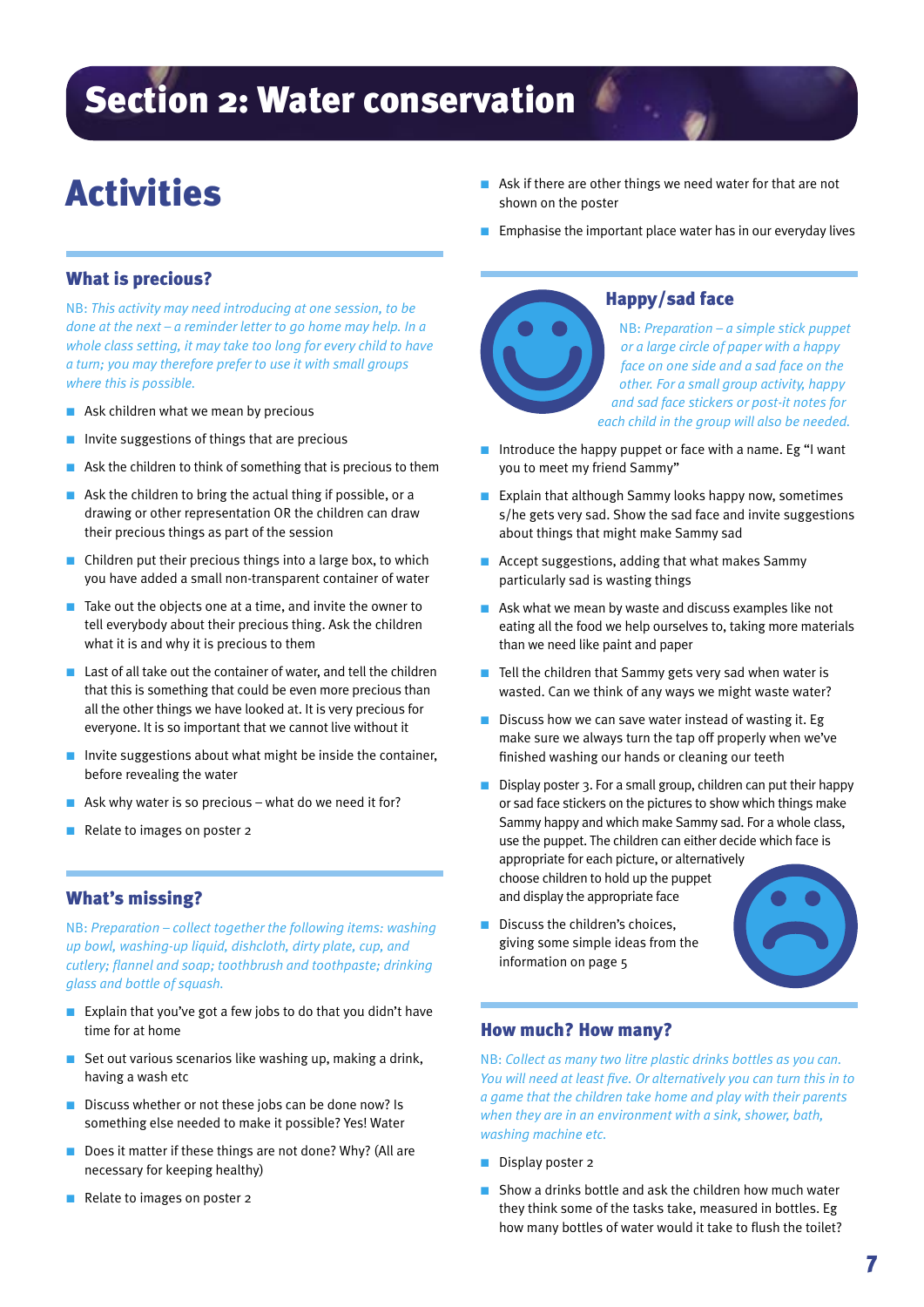# Section 2: Water conservation

- $\blacksquare$  Using the bottles to help them visualise, tell the children some of the amounts of water that are needed for everyday activities. Eg every time we flush the toilet we use about four bottles of water. When we have a bath we would need about 40 of these bottles. If we have a shower we would use about 15. When Mummy or Daddy do the washing in the washing machine it uses about 35 bottles.
- Draw the number of bottles as you talk about some of the tasks
- $\blacksquare$  Discuss how much water we might use every day at nursery or school. Eg I wonder how many times we flush the toilet altogether? Set up a recording system for one session where every time the children use the toilet, they put a empty cotton reel in a pot. Count the empty cotton reels at the end of the session and work out how many bottles of water they would have used that day by flushing the toilet
- Explain that flushing the toilet is a good use of water because it keeps the toilets clean and helps to keep us healthy, but sometimes we use more water than we need to – we call this wasting water
- $\blacksquare$  Discuss how we might waste water. For example forgetting to turn the tap off when we've finished washing our hands or cleaning our teeth (if a tap runs for one minute, then over two bottlefuls of water are wasted)
- **Look at poster 3 and compare some of the amounts of water** needed to do different activities in different ways (eg bath compared to shower) in terms of the number of bottles of water
- Ask the children which they think is the best way to do each task
- Older children could make posters or books to take home with pictures of water wasting and water saving activities





#### Using stories

The theme of responsible water use can be continued through story time. Many books and stories, whilst not primarily about water, contain references to it. Those with more explicit references to water are listed below. Ask the children to listen out for any mention of water as you read the story. Every time water is mentioned discuss how it was being used and whether or not it was being wasted.

Use the posters  $2$  and  $3$  as a basis for making your own story about water. You could look at how a child uses water throughout the day and include lessons learnt about water conservation.

## Useful books for exploring water use

*Stories:*

Mrs Plug the Plumber by Allan Ahlberg Mrs Lather's Laundry by Allan Ahlberg Charlie's House by Reviva Schermbrucker Doing the Washing by Sarah Garland Mrs Mopple's Washing Line by Anita Hewitt Five Minutes Peace by Jill Murphy Andrew's Bath by David Mc Phail Mrs Wishy-Washy – a Storychest book The King With Dirty Feet – an Indian tale – from a short story collection of that title, compiled by Mary Medicott *Information:* Homes – Longman book project Water in the House – Longman book project Toilets – Longman book project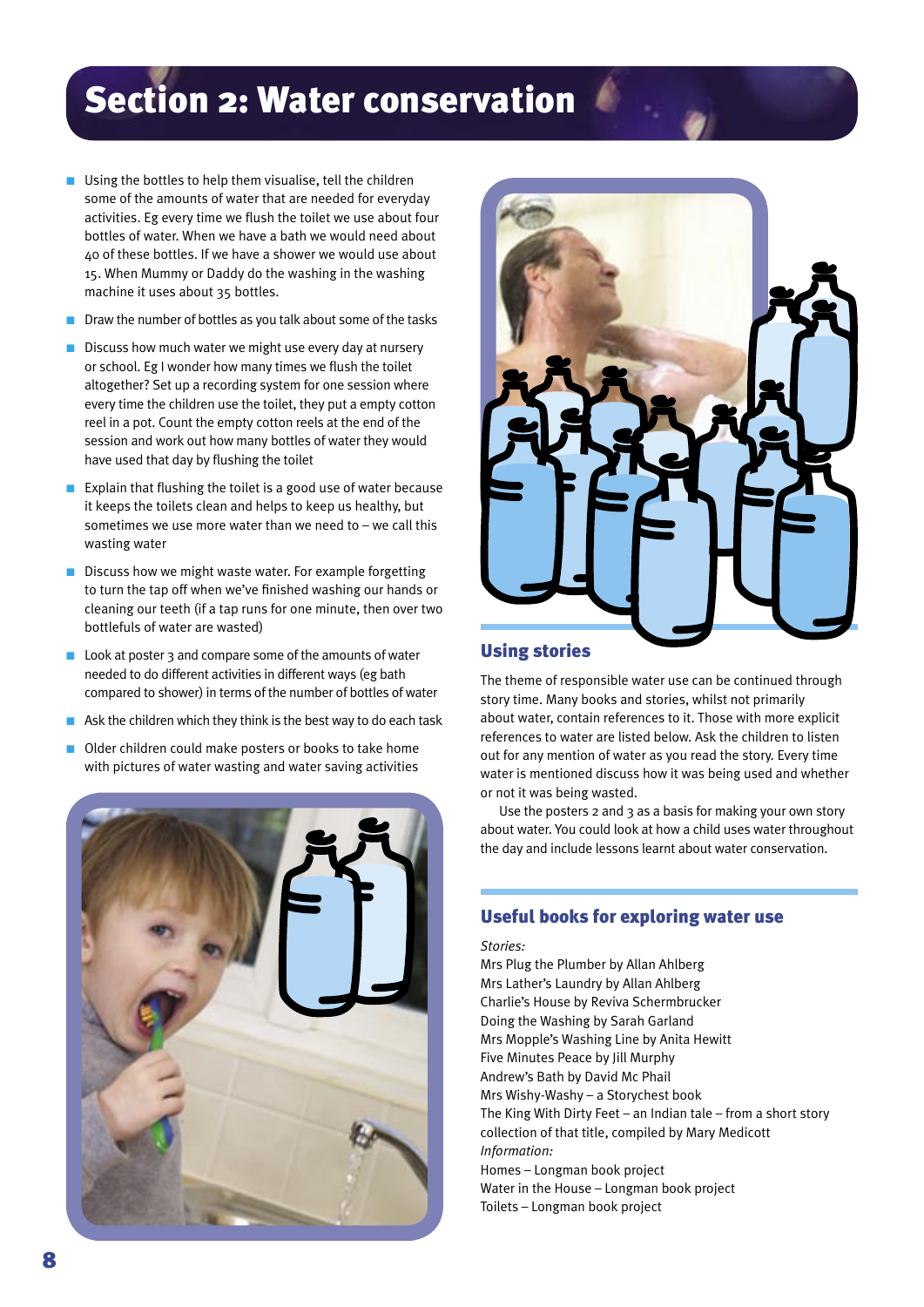

# Practitioners' information

## (For use with posters  $4$  and  $5$ )

Water is fun, and most children love it, but it is also dangerous. It is therefore important to teach young children about keeping safe in relation to water.

Water Safety can be viewed in various ways – in terms of safe behaviour, and safety rules and codes relating to using, or being near water, and also in relation to safe drinking water. Awareness of the dangers associated with ice is also a feature of water safety.

Every year in the UK about 500 lives are lost as a result of drowning, and drowning is the second most common cause of death from injuries in children under 14. About half of drownings occur in rivers, streams and canals, about 20% in the sea, and another 15% in lakes and reservoirs. It is, however, also possible to drown at home. In 1999 5% of drownings occurred in the bath and 3% in the garden pond. There is potential danger for a small child from things which are familiar, and can therefore be perceived as safe, such as washing machines, paddling pools, garden ponds, water butts, baths and basins.

Every winter people die as a result of falling through ice, and records show that young children are among those most at risk.

## Adults can take actions to limit the potential dangers in the following ways:

- $\blacksquare$  Do not leave children alone in or near water of any kind (including frozen ponds), for any time at all – it can take less than two minutes for a child to drown, from the moment their head is under water
- Use fencing and covers on private swimming pools and garden ponds
- Cover water butts
- Do not leave water in paddling pools, baths or buckets
- Keep bath plugs out of children's reach
- $\blacksquare$  Teach children to swim

Although adults are mainly responsible for water safety, if children are aware of the potential dangers they can learn about their own responsibility for keeping themselves safe in and near water and ice. Children also need to learn about safe and unsafe sources of drinking water. This could be linked to information and activities in section  $4$  relating to access to safe drinking water in other parts of the world.

The posters and activities in this section are designed to support you in teaching children about the dangers associated with water, and leading them to recognise what they can do about water safety.

For more information on issues of water safety visit the water safety section on these websites:

#### www.rospa.co.uk

#### www.childsafetyeurope.org (Be Waterwise site)

Or contact your local water company.

#### Links with Foundation Stage:

Personal social and emotional development – Stepping stones for behaviour and self-control:

> *"Understand what is right, what is wrong, and why"*

> > *"Consider the consequences of their... actions for themselves and others"*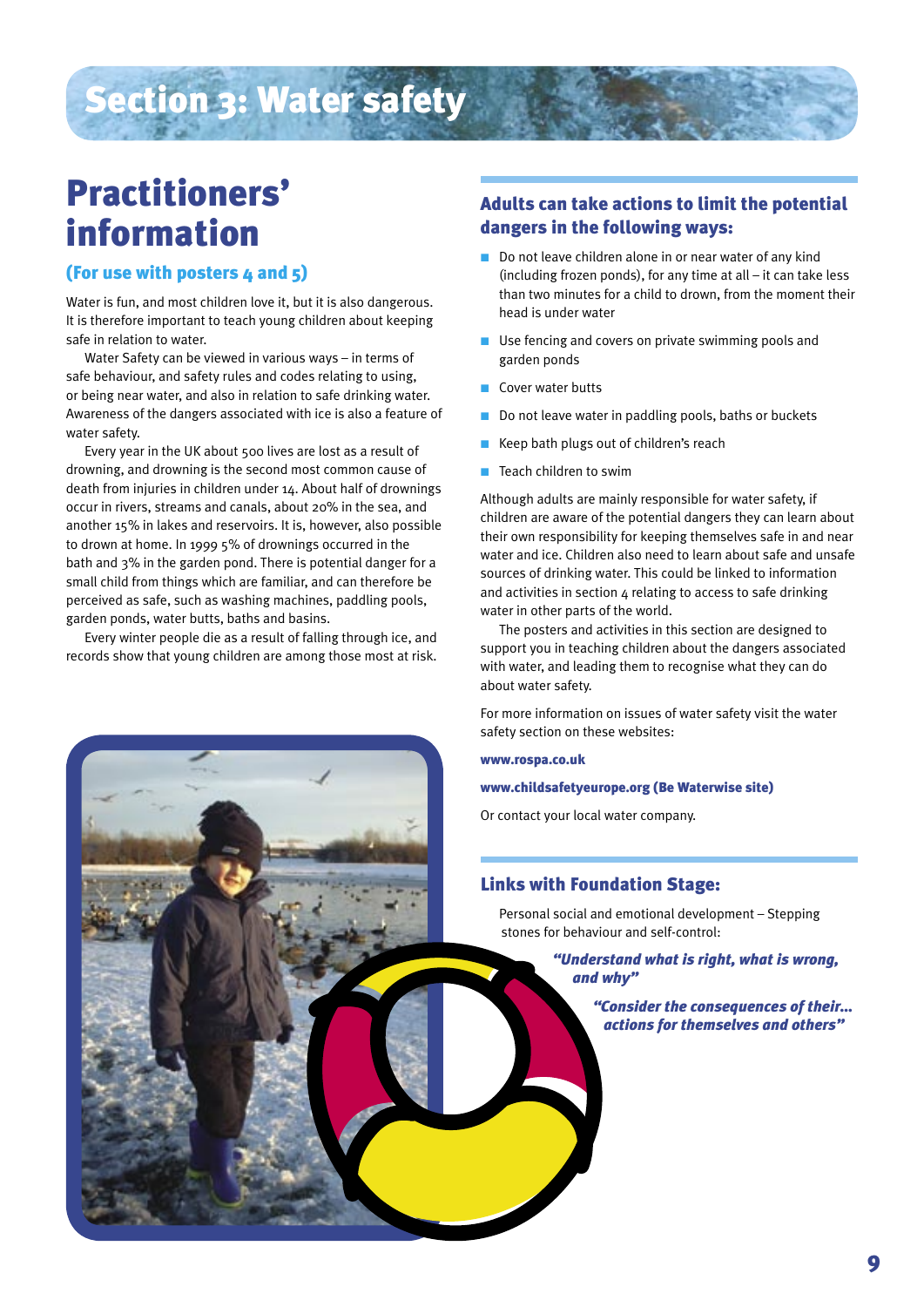# Activities

# Am I safe?

Discuss whether or not water is something safe or dangerous for children? Could we get hurt in any way, or have accidents to do with water?

Section 3: Water safety

- Ask the children to look at each of the pictures on the poster and discuss whether or not the child in the picture is safe or not
- $\blacksquare$  Talk about why the children in some pictures are not safe, and how things could be changed to make them safe
- $\blacksquare$  Children may be able to act out their scenarios

## Who is safe?

Set up scenarios with small dolls or models with water – eg at the water tray or with trays of water on tables. These could represent swimming pools, rivers and other water sources. The children can help to build the scenario by bringing material from the garden to make a river bank etc.

- **Place the dolls in different situations eg on their own at the** edge of the water, swimming in the river etc.
- Discuss whether or not the dolls are safe
- Invite the children to move them and add other dolls to show their own ideas of how to turn the unsafe scenarios into safe scenarios
- Discuss the changes made

## Safety rules:

Have a large sheet of paper divided down the middle with a happy face one side and a sad face the other.

- Discuss the things that are good and bad in relation to keeping safe around water
- **Write up the children's ideas, and/or draw a picture under** the appropriate face, to make your own water safety code

#### Ice safety:

Have ready: ice in various forms to show the children, a transparent bowl or tank, a sheet of thin plastic or similar, pictures in books and photographs showing winter weather with frozen ponds, and small dolls or model figures.

- Discuss what happens to water when it gets very cold
- **Explore the ice together and observe the changes as it melts,** introducing appropriate vocabulary including freeze, ice, melt, solid and liquid
- $\blacksquare$  Show the children the pictures of winter weather and talk about what has happened to the water in the pond, asking is it still water? Where is the water?
- Fill the container with water and float the plastic on top, explaining that it is like the ice on the pond
- **Explore the fact that there is still water underneath**
- $\blacksquare$  Discuss whether or not it would be safe for the dolls to play on top. Why?
- $\blacksquare$  Talk about ice melting, getting thin, cracking, etc
- $\blacksquare$  Talk about the "dos and don'ts" with regard to ice

#### Dirty water, clean water

(This activity is also linked to section  $4$  – water in other countries)

Set out various transparent containers of water, some with clean water and some with obviously dirty water, eg with dirt, sand, stones or mud added.



- Give the children stickers showing happy and sad faces
- $\blacksquare$  The children use the stickers to show which containers would be safe and unsafe to drink from. Discuss choices – why can't we drink this water? What might happen if we did?
- Could we make the dirty water clean? How? Discuss ideas and talk about filtering, treating the water and adding chemicals
- $\blacksquare$  Try a water filter experiment (see opposite)
- Even if the water looks clean, is it always clean? Talk about not being able to see germs that can cause diseases. Talk about boiling water to kill the germs that we can't see

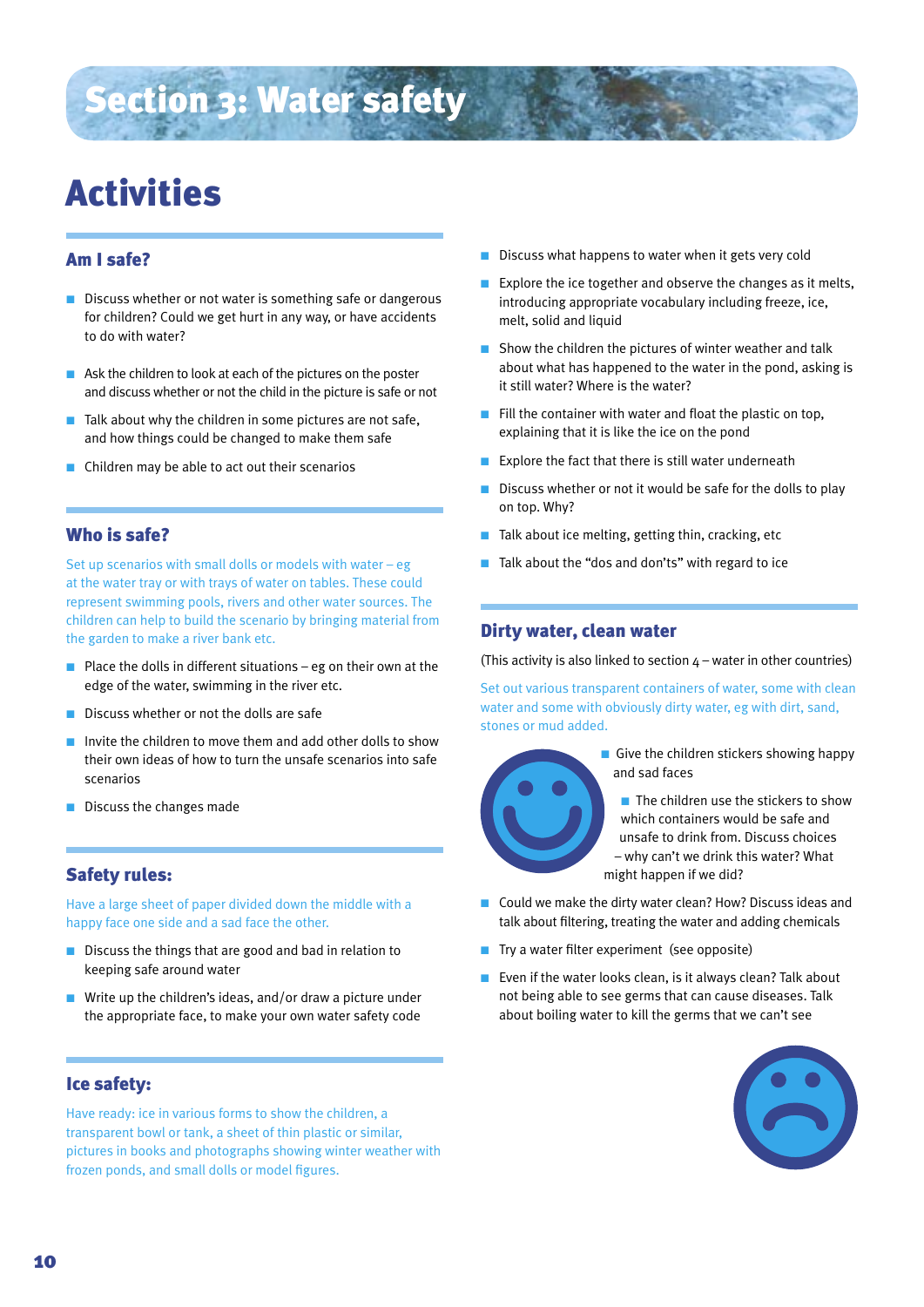# Section 3: Water safety

## Story work

Through discussions with the children using the safe and unsafe scenarios on poster 4, create happy/sad stories about children in safe and unsafe situations with regard to water

- **Use questions and ideas to help develop the story: One day** *name* and *name* went to the seaside with their Mum and Dad... What happened when they got there? Did they stay near Mum and Dad? Did they go into the sea on their own? What happened? What should they have done? Is that a happy or sad story? How could we change the story?
- An adult writes the story as the children create it
- $\blacksquare$  The stories can be made into a book with children's illustrations, called Our happy and sad water stories





#### Water filter experiment

You can make your own water filter to show how water treatment helps to remove some of the things found in water.

You will need:

- A large plastic bottle
- Scissors
- Washed sand
- A large jar
- **Washed gravel**
- Cotton wool
- **Nater**
- **Soil**

#### What to do:

#### Step 1:

Cut the top off the plastic bottle at a point just above the middle. Place the top half of the bottle upside down in the bottom half

#### Step 2:

Layer the materials in the top half like this:

- 1. Cotton wool
- 2. Washed gravel
- 3. Washed sand

This is your water filter

#### Step 3:

Now mix together some soil and water in the jar to make dirty water.

#### Step 4:

Slowly pour the water on to the filter and see what happens!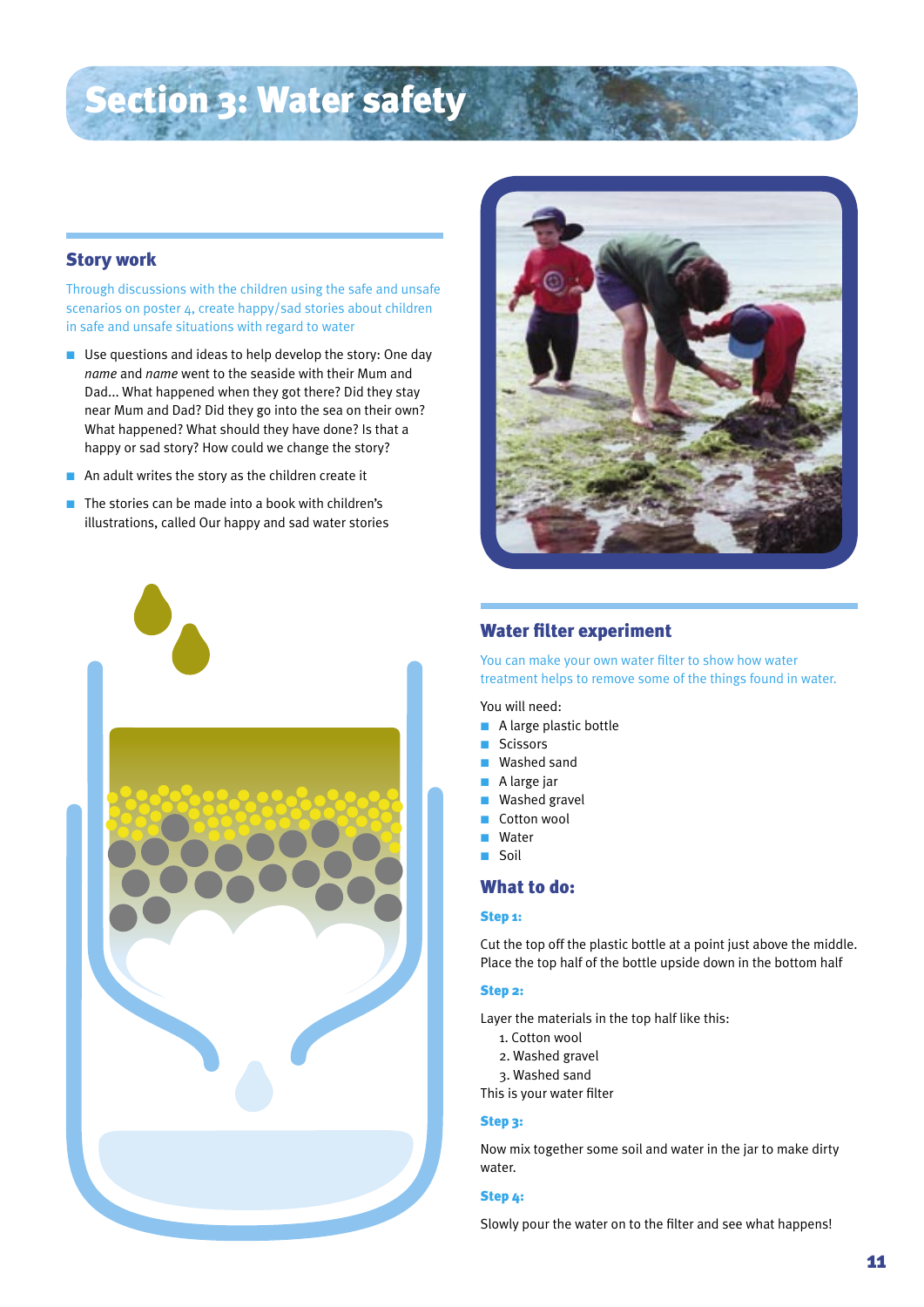# Section 4: Water in other countries

# Practitioners' information

# (For use with posters 6 – 8)

No living thing can survive without water. It is the most basic need for survival, and yet today over one billion people (one sixth of the world's population) do not have access to clean water.

In Asia, at least one in three people are without safe drinking water. In India, for example, over 170 million people lack access to safe water, and 72% of the people do not have adequate sanitation (toilet facilities).

Of all the people living without access to safe water 48% live in Africa. In Malawi, Nigeria, and Tanzania for example, it is available to little more than half the population, and in Ethiopia only 24% of the population have water. Many hours are spent, and great distances walked, daily to collect water.

In the developing world, the average daily water consumption for one person is 10 litres, compared to the UK average of 135 litres.

A lack of clean water causes 2.2 million deaths a year, and has a huge impact on the quality of life. Around the world, diseases related to the lack of clean water and inadequate sanitation cause a child to die every 15 seconds. Many children are unable to go to school because so much of their time is spent searching for, and collecting, water for their families – or because they are too sick from drinking dirty water.

The lives of children and whole communities can be transformed by the provision of a safe water supply close to their homes.

While information of this kind may have an impact on adults, it will not be of great meaning to children in the early years. When presented in an appropriate way, however, very young children are able to make a real response. This section will support you in using this information in ways that are accessible to them. Having considered the importance of water in their own lives, young children can empathise with those for whom this essential commodity is not so easily obtained.

The back of each poster in this section carries specific information concerning the people in the pictures, as well as oracy prompts.

More information on development issues relating to water is available from:

WaterAid, 47-49 Durham Street, London, SE11 5JD. 020 7793 4500. www.wateraid.org



# Activities

## What's missing?

You may have already used this activity in the Conservation section on page 7. It is, however, also a good introduction to this section, and should be repeated to reinforce the importance of water in our everyday lives.

NB: In preparation collect together the following items: a washing up bowl, washing-up liquid, dishcloth, dirty plate, cup, and cutlery; flannel and soap; toothbrush and toothpaste; drinking glass and bottle of squash.

- Explain that you've got a few jobs to do that you didn't have time for at home
- Set out various scenarios like washing up, making a drink, having a wash etc
- Discuss whether or not these jobs can be done now? Is something else needed to make it possible? Yes! Water
- Does it matter if these things are not done? Why? (All are necessary for keeping healthy).
- Ask if there are other things we need water for that are not shown on the poster
- **Emphasise the important place water has in our everyday** lives
- Where do we get the water to do these jobs?
- $\blacksquare$  Lead from the activity into the key question: what happens if you haven't got a tap in your home?
- Ask the children if they think that everyone needs to do the sort of things we've been looking at like washing and drinking
- $\blacksquare$  Discuss how children who do not have a water supply in their home accomplish these everyday tasks
- Show posters 6 and 8 and discuss the different ways that people get their water

## Water role-play

- Discuss how many times we have used water or turned the tap on today
- Focus on the time between waking up and coming to nursery or school
- Ask the children what they used water for
- Explain that we are going to mime or act out some of those things
- Tell the children to lie down and pretend to be sleeping in bed
- Call "wake up!" or make an alarm sound

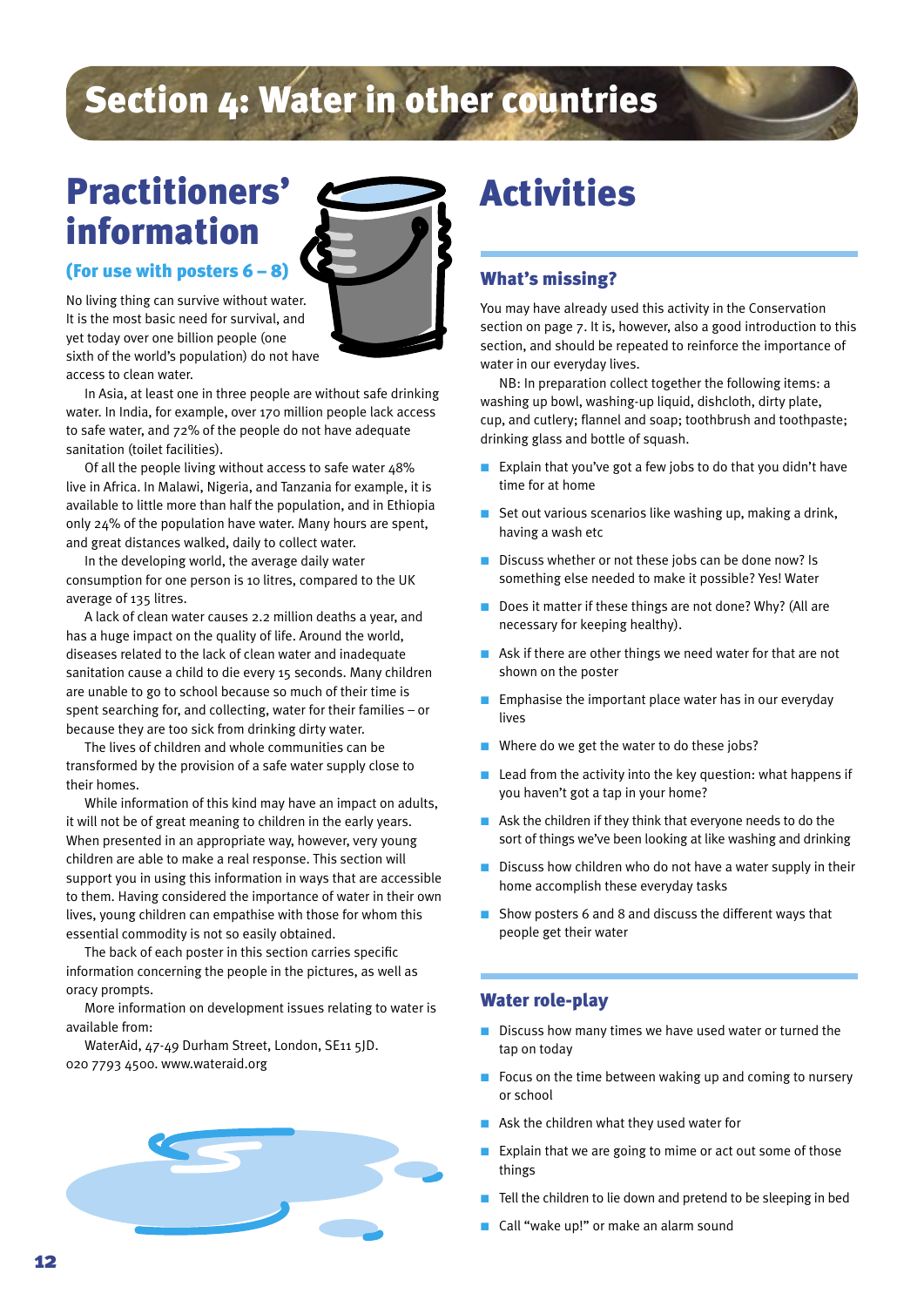# Section 4: Water in other countries

- $\blacksquare$  Lead the children in miming their morning routine
- Choose children to show their mime to the class, while other children guess what they are doing
- Some groups may prefer to use "Here we go round the mulberry bush" or a similar song to mime these activities altogether
- Discuss if children everywhere do the same things. Ask what is the same and what might be different?
- $\blacksquare$  Look at the posters and discuss what they might do if they were one of those children
- $\blacksquare$  Mime the routine of the children in photographs eg getting up and going to fetch water from a well or dirty source before they can use it for the things we have already mimed
- Mime doing the same tasks in different ways eg pouring water over ourselves from a pot, rather than having a bath or shower

# Walk for water – a role-play exercise

NB: Time is needed for preparation. An outside area is preferable, or a very large room. You will need: a plastic cup or beaker for every child and two buckets: one empty, labelled 'water-hole', and one full of water, labelled 'well'. Place these as far apart as possible in the area you will use making them slightly hidden if possible, perhaps behind trees, or a wall.

- **EXPLA** Explain that we are going to pretend to be children who do not have a tap in our home, but we still need water
- Discuss how we can get water. Where can we go? How far might it be? How long might it take? Explain that people often have to walk a long way to find water
- $\Box$  Look at posters 6 and 8, and set the scene for the role-play
- Give each child a cup or beaker, explain that this stands for the bucket or water pot the people in the posters really carry
- **Emphasise that we are pretending, and that we are not really** going to drink the water we might find
- Go outside and walk to a source of dirty water like a school pond or a puddle in playground. (This could be a shallow dish of dirty water, that you have placed there if a natural source is not available, or you are doing the activity indoors)
- **EXPLACES** PLEASURE that we have found some water so soon
- Ask the children if we can get a drink here? Lead to recognition that the nearest water may not be fit for drinking and that we must try to find clean water. Talk about the health dangers if we drink dirty water. (NB If asked remember that millions of people do have to drink this water)
- State that there is a water hole further on; perhaps we could try there?
- Take a roundabout way to the 'water hole' bucket
- Stop on the way to talk about the distance and time taken, and about feeling hot, tired, thirsty, etc
- **Approach 'water hole', and ask whether or not we could get** water to drink from here
- $\blacksquare$  Let the children discover there is no water there
- **Explain that this can really happen, that water sources may** dry up. Why? Discuss lack of rain, etc. Also explain that even if there was water here as it is unprotected it too is unsafe to drink. What can we do now?
- $\blacksquare$  Say that you have heard there is a well or tap in the next village and that we will have to walk on and get some clean water there
- $\blacksquare$  Take the longest route possible to the 'well' and continue the role-play, talking as you walk
- When they get to the 'well', let the children fill their cups
- **Explain that their cups represent buckets or water pots,** which are very heavy. We must carry them home carefully, without spilling a drop. The water is very precious because we have walked so far to get it
- $\blacksquare$  Take a winding route back to classroom, talking again about the walk, and about carrying a heavy bucketful of water
- Children can then pour their water into a common bowl or bucket
- **Discuss how we felt about that** encourage children to see what a difference it makes to people lives if that is what they always have to do to get clean water

See also the "Dirty water, clean water" activity in section 3 – water safety

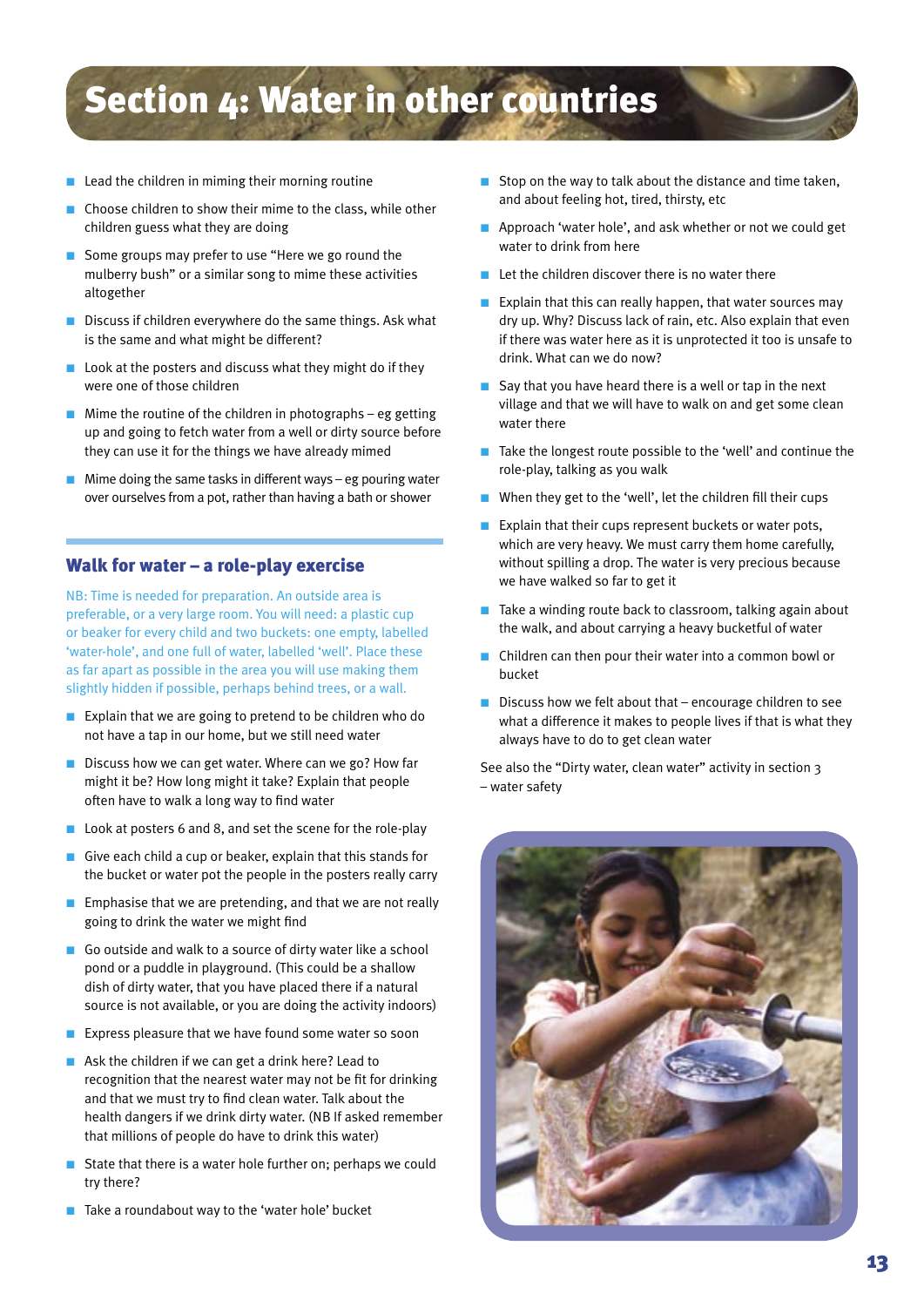# Section 4: Water in other countries

# Story work

## Story outline

#### Begin a story along the following lines:

- It is four o'clock in the afternoon, and it is very hot. *Name* and *name* have been to school, but now they have come home and it is time to do a very important job. They are going to fetch something that everyone must have to stay alive – can you guess what it is? Water!
- **Using the posters as stimuli work with the children to create** your own story. The following questions and ideas may help:
- Describe the walk to the water source. What would they see on the way? What might they talk about? How long would it take? Do they play on the way?
- Describe the scene at the well or pump (for clean water) or water hole (for dirty water). Will there be many people there? Who do they see there? Do they queue up? How long must they wait? How do they collect the water?

#### Possible variations – and develop your own

- $\blacksquare$  The children stop to play, lose track of time, take too long, get into trouble when they get home – mother is worried, cannot cook the family's dinner without the water etc
- $\blacksquare$  They see something interesting off the path in the undergrowth, perhaps they follow an animal, and then get lost and take a long time
- $\blacksquare$  They trip and spill the water on the way home, having to go back and refill their pots

The story could then be acted out.





## Same and different

- Use poster 8 alongside poster 2, to find similarities and differences. Look at how the same task like bathing children, is done in different ways and discuss why
- Referring back to the water role-play, and using poster 8 develop a "day in the life" story comparing the ways that we use water with the ways that the children in the posters do the same tasks
- Use books about children's lives in other places, such as Geeta's Day by Prodeeta Das (ISBN 0-7112-1234-1) or others from the Frances Lincoln "From Dawn to Dusk" series, asking the children to point out each time water is mentioned. Discuss – do we do that? Do we use water in that way? How do we do that job?

# Useful resources for exploring water in other countries:

Bringing the Rain to Kapiti Plain by Verma Aardema The First Rains by Peter Bonnici Oxfam Primary Topic posters – Water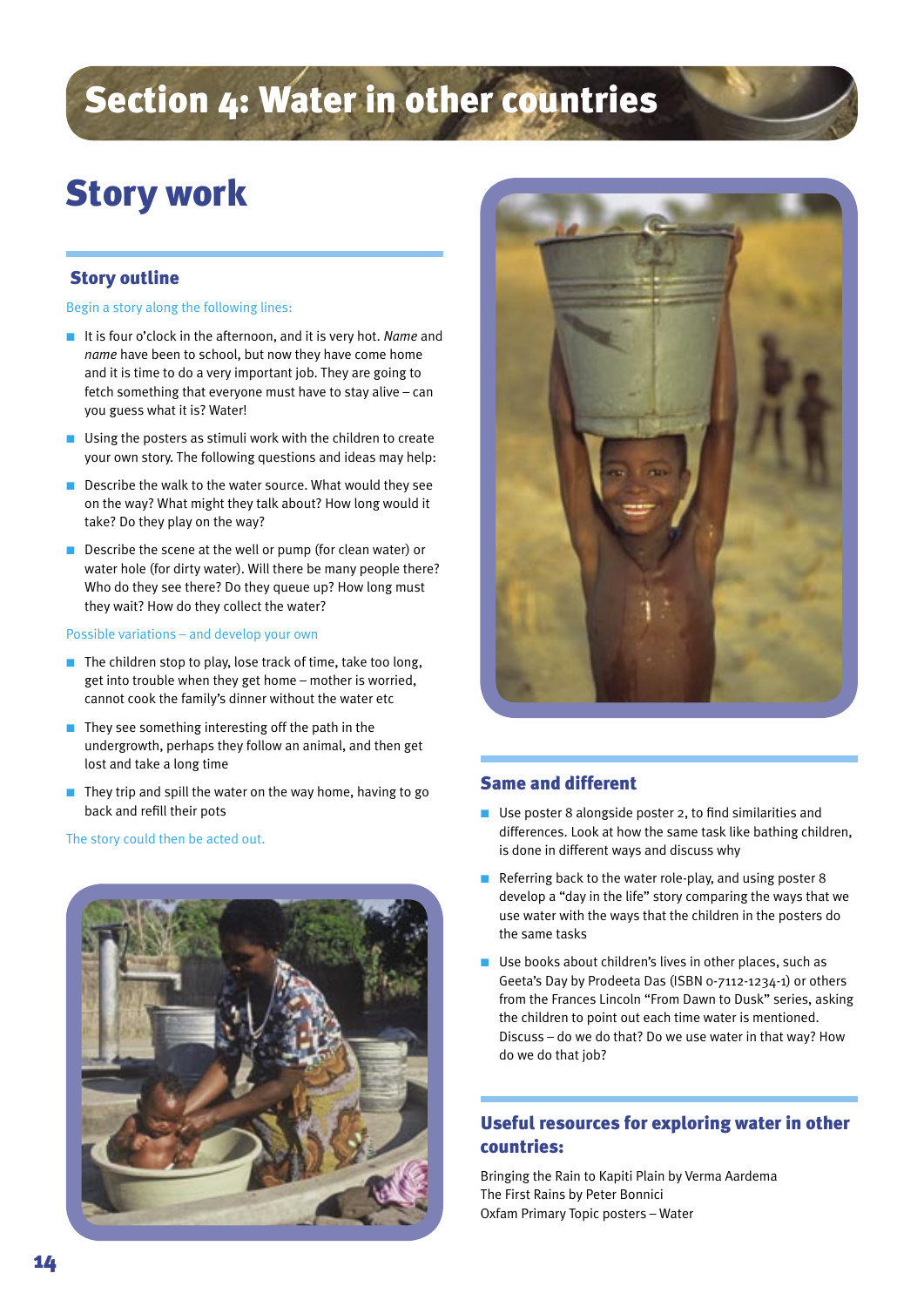



#### WaterAid – water for life

WaterAid is the UK's only major charity dedicated exclusively to the provision of safe domestic water, sanitation and hygiene education to the world's poorest people These most basic services are essential to life; without them vulnerable communities are trapped in the stranglehold of disease and poverty.

WaterAid works by helping local organisations set up low cost, sustainable projects using appropriate technology that can be managed by the community itself.

WaterAid also seeks to influence the policies of other key organisations, such as governments, to secure and protect the right of poor people to safe, affordable water and sanitation services.

WaterAid is independent and relies heavily on voluntary support.

WaterAid, 47-49 Durham Street, London, SE11 5JD. 020 7793 4500. www.wateraid.org Charity registration number 288701.